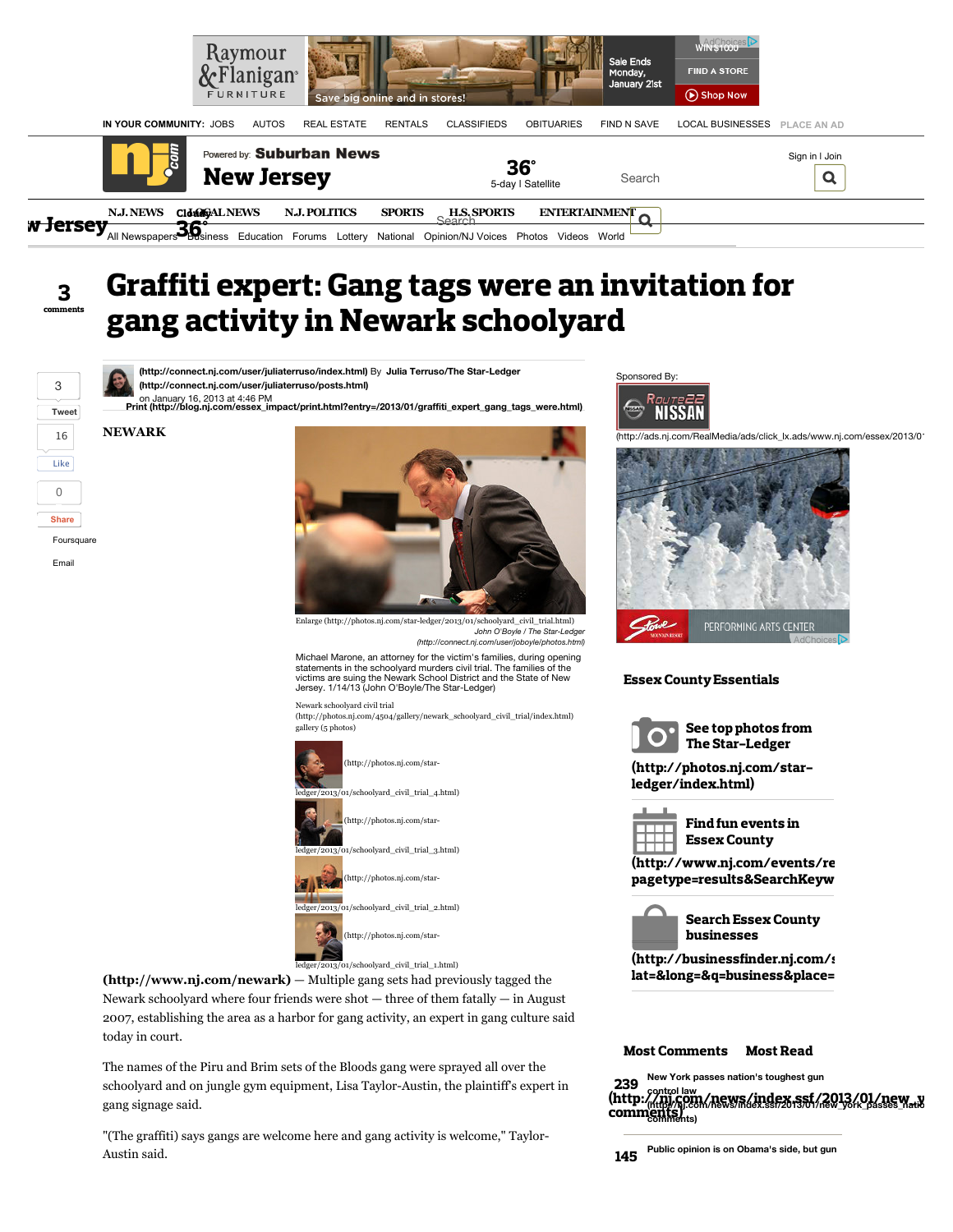Taylor-Austin's testimony served to paint the schoolyard as in "dangerous condition" prior to the crime. Jurors in the civil trial alleging the state-run Newark school district failed to properly secure the yard, must determine whether the area was dangerous and whether it caused the Aug. 4, 2007, triple murder to occur.

Austin said the fact gang graffiti existed posed a threat. "Gangs in the street and in the community can see it, administrators can see it, staff members can see it and most importantly the children of the school can see it," Taylor-Austin said.

The school's policy, Taylor-Austin said, was to photograph any graffiti, report it to the Essex County Prosecutor's Office and remove it. "They didn't do that." she said. "Newark Public Schools were on notice there was a gang problem. They were on notice that Pirus and Brims existed so when graffiti was seen outside that said Piru and Brims, it should have been removed immediately."

Gang graffiti can invite violence, Taylor-Austin said, because rival groups will paint over or re-tag graffiti called "wall banging." "Sometimes just the wall banging, just the disrespect escalates into assaults and murders," she said.

The four college-aged victims, three of whom were fatally shot in the schoolyard and one of whom survived, had no gang affiliations but were attacked by members of the violent MS-13 street gang, according to testimony.

The six murderers are behind bars, but the victims' family members are suing the Newark school district, alleging conditions in the schoolyard that night, namely an open gate, allowed the slayings to occur. The six killers are also named in the lawsuit but are not the focus of the civil trial since they have conceded fault and likely cannot pay damages.

Taylor-Austin identified the devil horn hand sign two of the killers were making in a photo taken in the schoolyard months before the killing as the sign for the MS-13 gang.

On cross-examination, Taylor-Austin said none of the graffiti identified at the yard belonged to the MS-13 gang.

The trial continues tomorrow when Newark Councilman Ronald Rice Jr. is expected to take the stand to testify about a memo he sent to the district warning that the open gate to the schoolyard was a "crime waiting to occur."

**[Follow @starledger](https://twitter.com/intent/follow?original_referer=http%3A%2F%2Fwww.nj.com%2Fessex%2Findex.ssf%2F2013%2F01%2Fgraffiti_expert_gang_tags_were.html®ion=follow_link&screen_name=starledger&tw_p=followbutton&variant=2.0)**



# RELATED COVERAGE

• **Lawsuit against school district goes to trial in Newark schoolyard slayings** (http://www.nj.com/essex/index.ssf/2013/01/final\_version\_schoolyard\_civil.htmhps://ads.nj.com/RealMedia/ads/click\_lx.ads/www.nj.com/essex/2013/

• **Detective testifies Newark schoolyard had graffiti, bullet holes even before murders**

**[\(http://www.nj.com/essex/index.ssf/2013/01/detective\\_testifies\\_graffiti\\_b.html\)](http://www.nj.com/essex/index.ssf/2013/01/detective_testifies_graffiti_b.html)**

• **Plaintiff's attorney in schoolyard trial: District ignored 'death trap'** (http://www.nj.com/essex/index.ssf/2013/01/plaintiffs\_attorney\_in\_schooly.html

• **Revamped Newark schoolyard killings site transforms 'deathtrap' into 'oasis'**

(http://www.nj.com/essex/index.ssf/2013/01/revamped\_newark\_schoolyard\_k<sup>ill</sup>\_LIKE US FOR A CHANCE TO WIN

• **Jury selection to begin in Newark schoolyard-slayings civil trial [\(http://www.nj.com/essex/index.ssf/2013/01/jury\\_selection\\_to\\_begin\\_in\\_new.html\)](http://www.nj.com/essex/index.ssf/2013/01/jury_selection_to_begin_in_new.html)**

**owners must speak up: Editorial [\(http:/](http://blog.nj.com/njv_editorial_page/2013/01/public_opinion_is_on_obamas_si.html#comments%23incart_most-comments)/blog.iff.com/Fificiteditorial\_page/2013/01<br>comm<b>b#in**k4|log.nj.com/njv\_editorial\_page/2013/01/public\_opinion\_ **comments)** comments)

**Star-Ledger announces layoffs of 34** 143

**employees, including 18 newsroom staff (http://nj.com/news/index.ssf/2013/01/star-**(http:[//nj.com/news/index.ssf/2013](http://nj.com/news/index.ssf/2013/01/star-ledger_announces_layoffs.html#incart_most-comments)/01/star[ledger\\_announces\\_layoffs.html#comments#inc](http://nj.com/news/index.ssf/2013/01/star-ledger_announces_layoffs.html#comments%23incart_most-comments) **comments)** comments)

**Days before election, intern for Menendez** 117

**was spared arrest, report says** [\(http:/](http://nj.com/politics/index.ssf/2013/01/feds_were_ordered_not_to_arres.html#comments%23incart_most-comments)/<u>nj.com/politics/index.ssf/2013/01/feds</u> **comments)** comments)

**Civil liberty group defends Montclair State student suspended for Facebook, YouTube** [\(http:/](http://nj.com/news/index.ssf/2013/01/civil_liberty_group_defends_mo.html#comments%23incart_most-comments)[/nj.com/news/index.ssf/2013/01/civil\\_li](http://nj.com/news/index.ssf/2013/01/civil_liberty_group_defends_mo.html#incart_most-comments) **(http://nj.com/news/index.ssf/2013/01/civil\_liberty\_group\_defends\_mo.html#incart\_most-**comments)**comments)** 101

> **See more comments » [\(http://www.nj.com/interact/\)](http://www.nj.com/interact/)**



[\(http://ads.nj.com/RealMedia/ads/click\\_lx.ads/www.nj.com/essex/2013/](http://ads.nj.com/RealMedia/ads/click_lx.ads/www.nj.com/essex/2013/01/graffiti_expert_gang_tags_were.html/L16/462100895/Badge1/NJONLINE/SpineCA01_NJLT_Section_Badge/SpineAmerica_120x60_.jpg/47447a556a4644335258344143553345)



[\(http://ads.nj.com/RealMedia/ads/click\\_lx.ads/www.nj.com/essex/2013/](http://ads.nj.com/RealMedia/ads/click_lx.ads/www.nj.com/essex/2013/01/graffiti_expert_gang_tags_were.html/L16/1384332181/Badge2/NJONLINE/AboveRest01_NJLT_Section_Badge/Above_120x60.jpg/47447a556a4644335258344143553345)



[\(http://ads.nj.com/RealMedia/ads/click\\_lx.ads/www.nj.com/essex/2013/](http://ads.nj.com/RealMedia/ads/click_lx.ads/www.nj.com/essex/2013/01/graffiti_expert_gang_tags_were.html/L16/437299471/Badge3/NJONLINE/SagersBar01_NJLT_Section_Badge/SagresBadge.jpg/47447a556a4644335258344143553345)



(http://ads.nj.com/RealMedia/ads/click lx.ads/www.nj.com/essex/2013/

#### **BARNABAS HEALTH**

[\(http://ad.doubleclick.net/jump/N4789.4003.9686778995621/B6746162.](http://ad.doubleclick.net/jump/N4789.4003.9686778995621/B6746162.6;sz=120x60;ord=1689604203?)



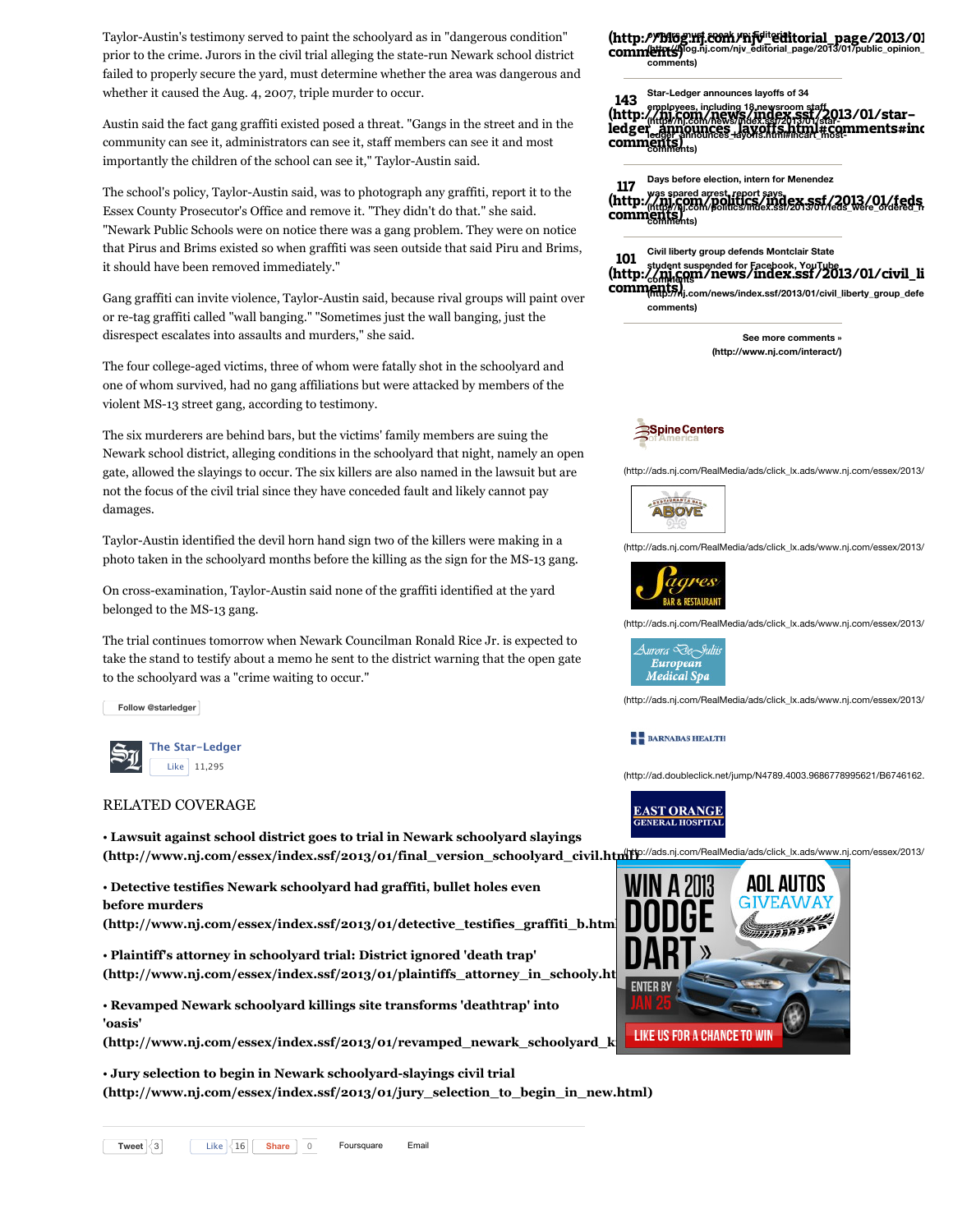## Related Stories

[\(http://www.nj.com/essex/index.ssf/20](http://www.nj.com/essex/index.ssf/2013/01/sheriffs_detectives_seize_crac.html) (http://www.nj.com/politics/index.ssf/  $\begin{array}{|c|c|c|}\hline \end{array}$ Sheriff's detectives seize 'crack,' heroin and painkillers in Newark drug busts [\(http://www.nj.com/essex/index.ssf/20](http://www.nj.com/essex/index.ssf/2013/01/sheriffs_detectives_seize_crac.html)

newark\_employee\_gets\_8\_year.html) Ex-Newark employee gets 8 years in prison for defrauding program to help feed children (http://www.nj.com/politics/index.ssf/ newark\_employee\_gets\_8\_year.html)



## Add Your Comment

**Sign in with your NJ.com or Facebook account (https://signulary. [return\\_to=http%3A%2F%2Fwww.nj.com%2Fessex%2Findex.ssf%2F2013%2F01%2Fgraffiti\\_expert\\_gang\\_tags\\_were.htm](https://signup.nj.com/sign-in/?return_to=http%3A%2F%2Fwww.nj.com%2Fessex%2Findex.ssf%2F2013%2F01%2Fgraffiti_expert_gang_tags_were.html%23incart_river)l%23incart\_river)**



## **[tgbatg51 \(http://connect.nj.com/user/tgbatg51/index.html\)](http://connect.nj.com/user/tgbatg51/index.html)**

Please!!!! Stop criticizing people if you have no knowledge of the situation.and please stop judging the truth will come out!!!!! And GOD HAS THE LAST WORD NOT YOU OR ME!!!!

## **1 Hour Ago [\(http://nj.com/\)](http://nj.com/)**

**[\(http://nj.com/essex/index.ssf/2013/01/graffiti\\_expert\\_gang\\_tags\\_were.html/post/2013-](http://nj.com/essex/index.ssf/2013/01/graffiti_expert_gang_tags_were.html/post/2013-01-16/1358377960-198-911.html) 01-16/1358377960-198-911.html)**

· **Reply**

| ٠<br>,, |
|---------|

# **[skeat29 \(http://connect.nj.com/user/skeat29/index.html\)](http://connect.nj.com/user/skeat29/index.html)**

Please don't misinterpret my question. I wonder what credentials a graffiti expert has. I am just curious.

#### **[\(http://nj.com/\)](http://nj.com/)**

**1 Hour Ago [\(http://nj.com/essex/index.ssf/2013/01/graffiti\\_expert\\_gang\\_tags\\_were.html/post/2013-](http://nj.com/essex/index.ssf/2013/01/graffiti_expert_gang_tags_were.html/post/2013-01-16/1358376821-360-529.html) 01-16/1358376821-360-529.html)** · **Reply**



#### **squeakyfoot**

**[\(http://connect.nj.com/user/squeakyfoot/index.html\)](http://connect.nj.com/user/squeakyfoot/index.html)**

There aren't any laws that say a property owner must secure their private property with sign's, locks or gates. Gang set's don't override the law, if that were the case hunter's would mark trees all over the state for the purpose of hunting on private property without permission. Stop the nonsense!!!

 **[\(http://connect.nj.com/user/ireaddaily/index.html\)](http://connect.nj.com/user/ireaddaily/index.html)**ireaddaily likes this.

**[\(http://nj.com/\)](http://nj.com/)**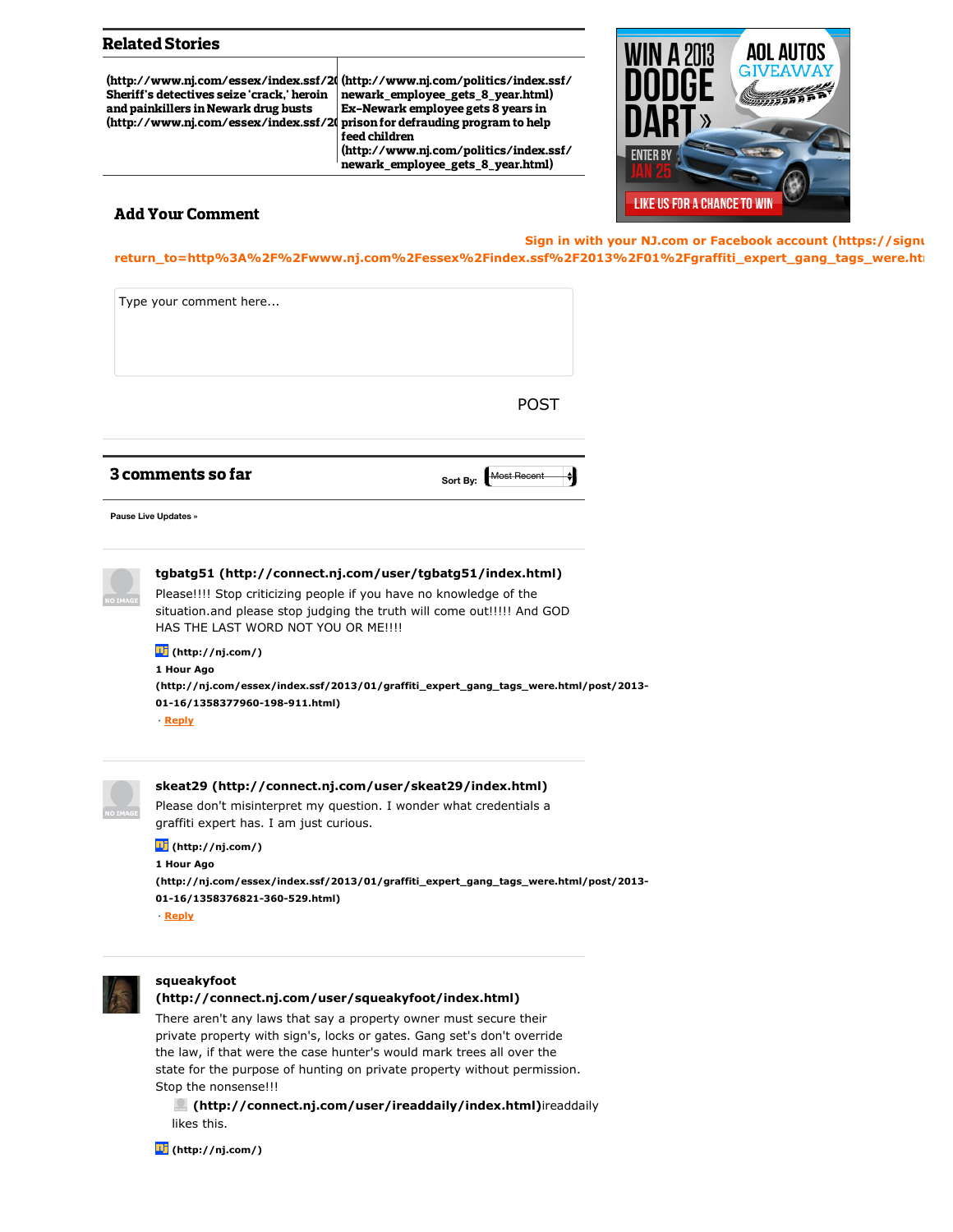## Best of NJ.com

|                                                                                 |                                              | (http://www.nj.com/politics/index.s; (http://www.nj.com/morris/index.ss  (http://www.nj.com/news/index.ssf. |
|---------------------------------------------------------------------------------|----------------------------------------------|-------------------------------------------------------------------------------------------------------------|
| of) Christie's 100th town hall focuses                                          | $\,$ of) Pilot killed on the way to New $\,$ | rpt-1#incart hbx#incart best-of)                                                                            |
| on Sandy                                                                        | <b>Jersey airport</b>                        | Obama unveils \$500M gun violence                                                                           |
| (http://www.nj.com/politics/index.s. (http://www.nj.com/morris/index.ss package |                                              |                                                                                                             |
| of)                                                                             | of)                                          | (http://www.nj.com/news/index.ssf                                                                           |
|                                                                                 |                                              | rpt-1#incart hbx#incart best-of)                                                                            |